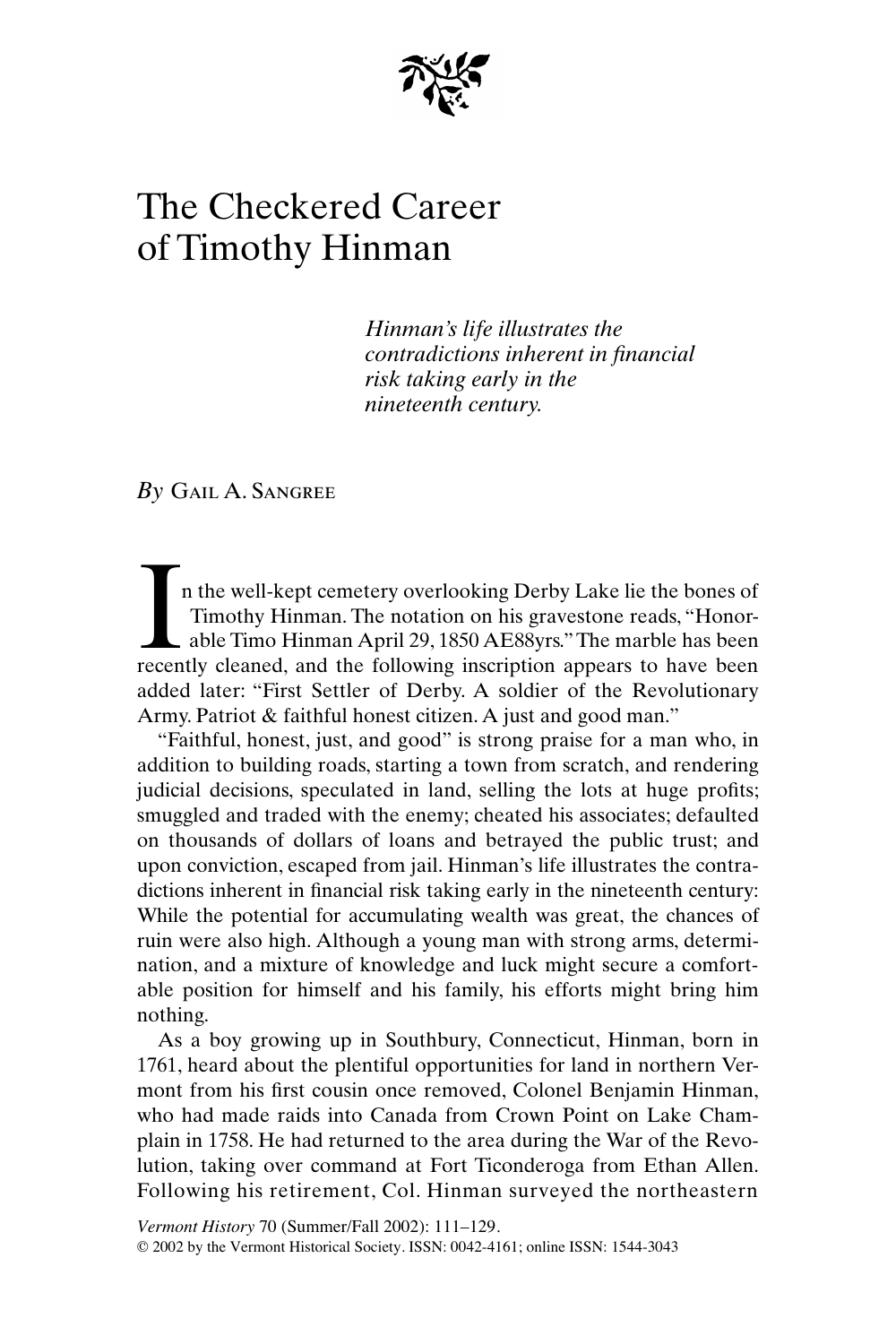Vermont wilderness and returned to Connecticut to tell land-hungry friends and relatives of the "Still Remaining unappropriated . . . tract of Land in the ... State of Vermont,"<sup>1</sup> a large chunk of land approximately the size of Rhode Island for which he petitioned. After the Revolution, with agricultural land in short supply and a burgeoning population, southern New England farmers were eager for such information.

Serving in the militia and the regular army until his discharge in 1783, Timothy Hinman, along with his older brother Isaac, acquired road-building, bridge-making, and surveying skills. At the conclusion of the war he returned to Southbury and married Phebe Stoddard, one of a family of fifteen children. Because his father had already removed to Vermont and neither he nor Phebe had prospects of acquiring a farm in the Southbury region, Timothy soon ventured northward in search of a livelihood. In the summer of 1789 Timothy, along with Southbury natives Aaron Hinman (Colonel Benjamin's son), Samuel Drakeley, Obadiah Wheeler, and Vermont's second surveyor general, James Whitelaw of Ryegate, explored the area of the large unappropriated tract that Colonel Benjamin had applied for ten years earlier.<sup>2</sup> They returned in the summer of 1790, and beginning in 1791, Timothy was an indefatigable petitioner to the Vermont legislature for taxes on land to build and improve roads and bridges in northeastern Vermont.3

By 1792 Hinman was actively engaged in Vermont's land market. His name appeared in a notice in the *Vermont Gazette* as tax collector for the town of Woodbury, Vermont, although he had not yet left Connecticut permanently.4 On March 30, 1792, he and Ebenezer Strong, another land speculator from Southbury, wrote a letter to James Whitelaw requesting him to bid on land that had come up for auction in the future town of Barton, promising "we will Reward You Amply for all Your Trouble Soon we Arnestly Request You not to fail as it is of Consequence to us to have Said Business Done."5

That autumn, Hinman was one of several Revolutionary War veterans from Connecticut who gathered in Greensboro and signed petitions to the legislature requesting that taxes be levied to build roads and bridges. One of these petitions stated, "We . . . beg Leave to inform Your Honours that there is Several Settlement began on the town of Darby by Lake Memphremagogue which Cannot be Caryed on with Success without Communication with Some Neaghbouring towns and at present the town of Greensborough is the Nearest town that is Inhabitted & the Road from Greensborough to Darby Leads through the Towns of Glover and Barton."6

Perhaps they were overstating the case when they claimed that "there is Several Settlement[s] began on the town of Darby," but it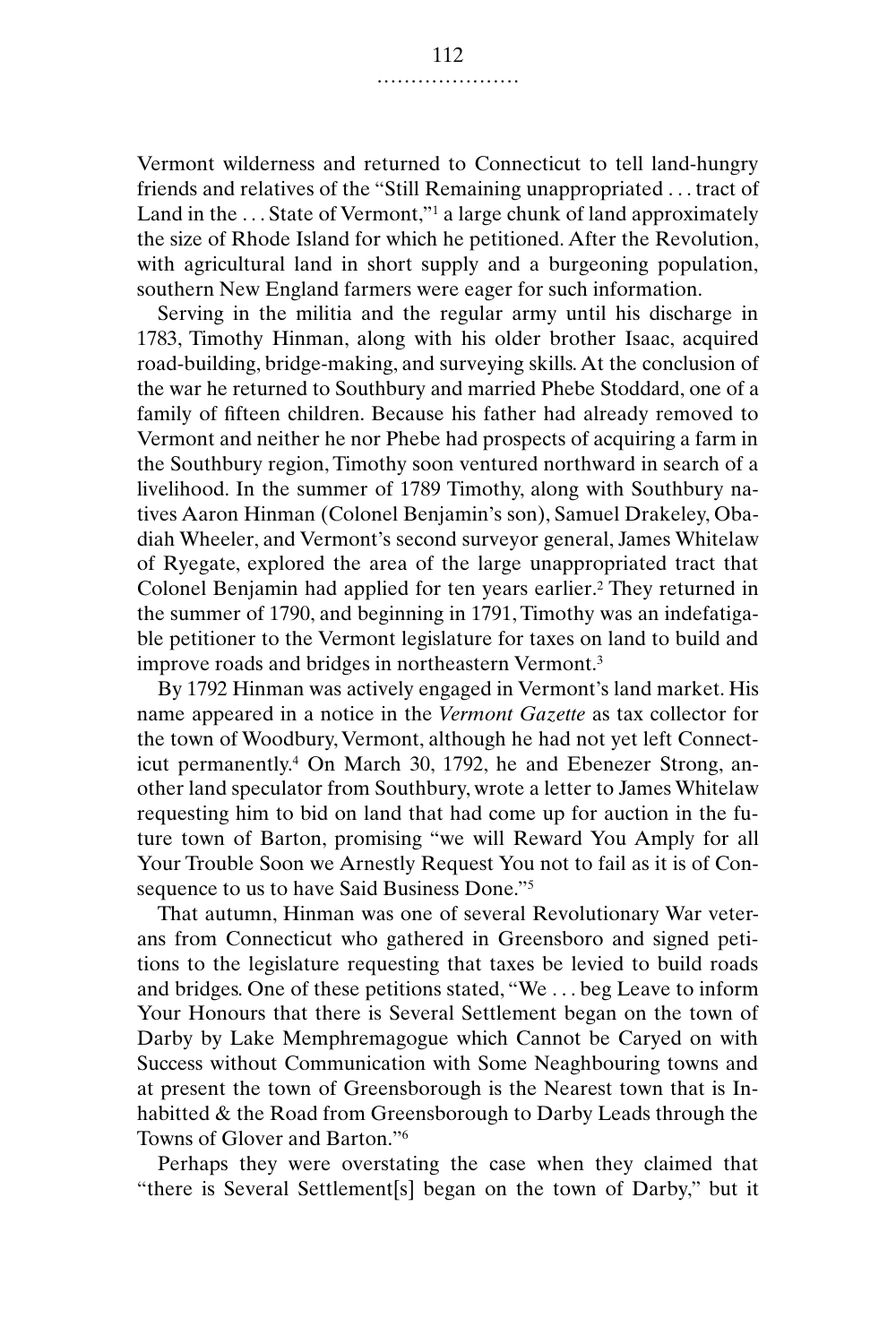seems clear that by this time Hinman had decided to locate a town there on the Canadian border even though Glover and Barton were unsettled. From the fall of 1792 until the spring of 1795 when he permanently moved his family to Derby, he used Greensboro as his base for many road-building trips to the north. Supported by taxes levied by the state and collected by Hinman himself, the road went due north from Greensboro through the future towns of Glover, Barton, and Brownington thirty-five miles to Derby.

Blind chance did not account for Hinman's choice of location for his new town. The town of Stanstead in Lower Canada was settled at the same time, and as a result of Whitelaw's and Benjamin Hinman's earlier surveying trips, Timothy would have known not only that the land was of high agricultural quality, but also that positioning an American town directly across the border from a Canadian settlement would facilitate international trade through Quebec. The north-south orientation of Lake Memphremagog, extending more than twenty miles into Canada, was similar to Lake Champlain, already a major trading route in the west. Hinman probably envisioned an eastern route to the St. Lawrence River to rival the success of traders west of the mountains.

The people who settled Stanstead came from the same places as and were often related to those who settled Derby. Samuel Pomroy, for example, bought a lot in Derby in 1799, and his brother Selah settled in Stanstead. Several members of the Bangs family from Williamsburg, Massachusetts, settled on both sides of the border. Indeed, although the forty-fifth parallel had divided the American colonies from Canada since 1763 and the area had been surveyed by 1792, "the line of demarcation had been so imperfectly defined that the early settlers hardly knew at first whether they were in Vermont or Canada."7

The process of establishing a new town required a financial commitment and offered speculators the possibility of enriching themselves. At Derby those proprietors who, after due warning, did not pay taxes on their rights forfeited their shares at public vendue to satisfy taxes. Derby's first such sale took place in 1793. Timothy Hinman acquired sixteen rights. In 1794 a second tax sale occurred, and Hinman bought four more rights.<sup>8</sup> In addition to his own share of 310 acres, he gained twenty-one proprietors' rights in Derby, or about 6,700 acres, a large portion of the town, though worth little until cleared and cultivated. It was in his interest, then, to sell these lots to settlers, who would contribute to the town's future prosperity. He had reason to fear that the proprietary rights to Derby would be forfeited if settlement did not occur in a timely fashion because Derby's charter specified that houses had to be built and acreage cleared within four years' time.<sup>9</sup> Perhaps prompted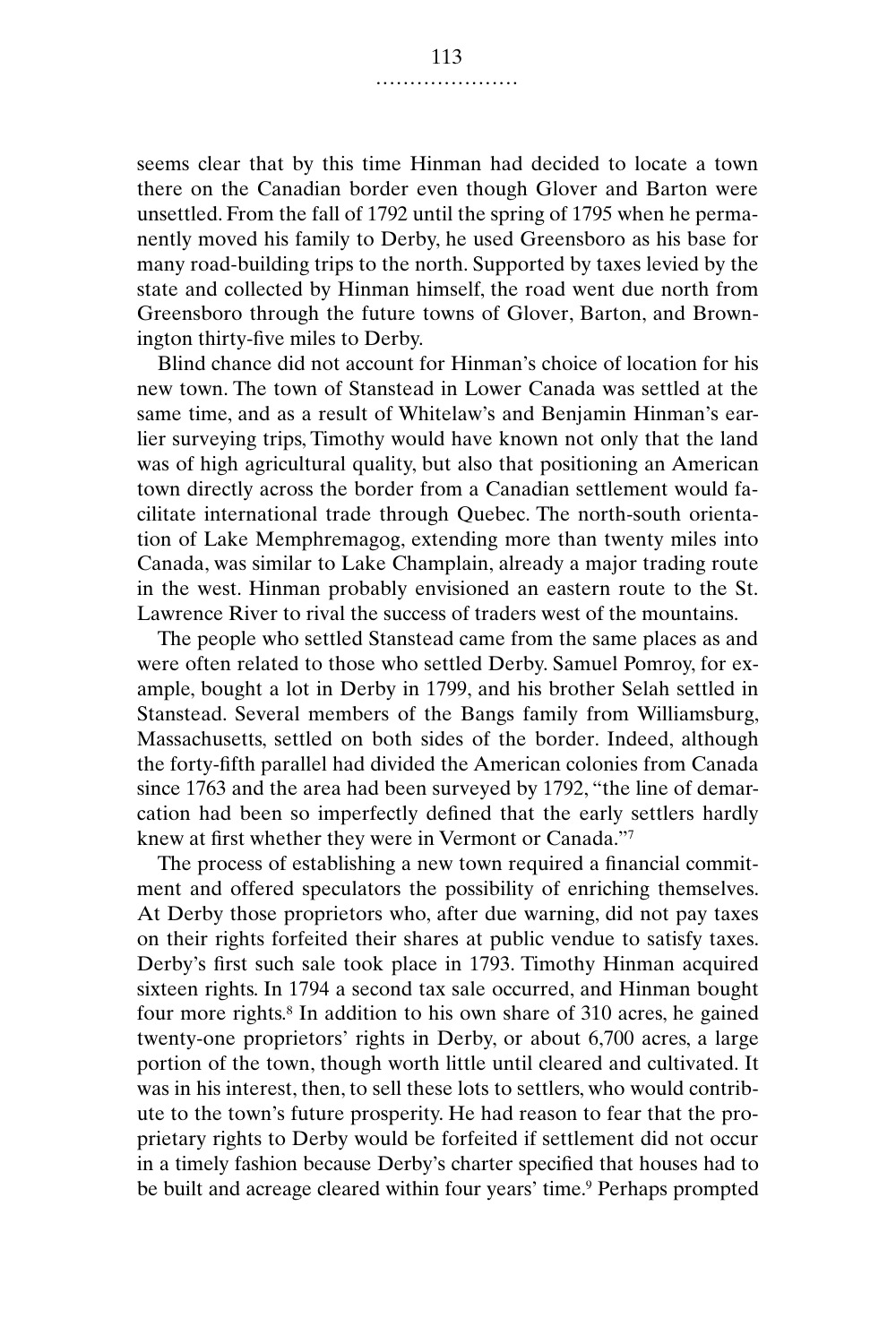by a desire to attract settlers to their new town, Timothy and Phebe made a trip back to Southbury in 1795.10 Like Ebenezer Strong, who had bought original proprietors' rights from Southbury investors and was selling lots at a tidy profit to settlers from New Hampshire, Massachusetts, and Connecticut, Hinman engaged in land deals on a smaller scale, selling lots to family members and an assortment of settlers from diverse communities.

These pioneers organized their lives according to long-established patterns. By 1797 Timothy had become Derby's justice of the peace.<sup>11</sup> His duties included conducting marriages and settling disputes in an informal setting, probably his home. Early Vermont's economy, which lacked cash, depended upon an intricate balance of mutual indebtedness, with a simple legal system to work out disagreements.

Soon, however, established custom gave way to modifications. For example, disputes may have arisen concerning roaming livestock. Among those officers elected at the first town meeting convened in 1798 were two fence viewers, which suggests that communal pasturing, common in earlier New England towns, was short-lived in Derby and that its settlers preferred a more individualized arrangement of their assets.

Favoring individual endeavor over communal arrangement may be partly attributable to Derby's first inhabitants' coming from several towns in southern New England and never meeting until they arrived in Derby's wilderness. They subscribed to a variety of religious faiths, including Freewill Baptist and Methodist as well as Congregationalist. Although land was set aside for a church when the town was laid out, no church was organized until 1807, no settled minister called until 1810, and no church building erected until 1820.12

Those who established a new town hoped that it would "improve" with further settlement so they could sell their land at a profit if they decided not to live there. In order to improve, a town required settlers and connections to other towns. In this sense, Hinman's town and his own fortunes improved rapidly, for within five years of settlement, Derby had one hundred seventy-eight inhabitants.<sup>13</sup>

In what was to become a life-altering decision, Hinman opened a store, which sold basic necessities to cash-poor settlers who traded goods or services for items such as buskins, mittens, corn, pork, and rum. Like other storekeepers in Vermont, Hinman accepted potash or pearlash in trade. Settlers saved all their fireplace ashes, as well as the ashes remaining from clearing land through burning, which they processed into "black salts" or pearlash, useful in manufacturing glass, bleach, and gunpowder. Because Britain paid good prices for pearlash,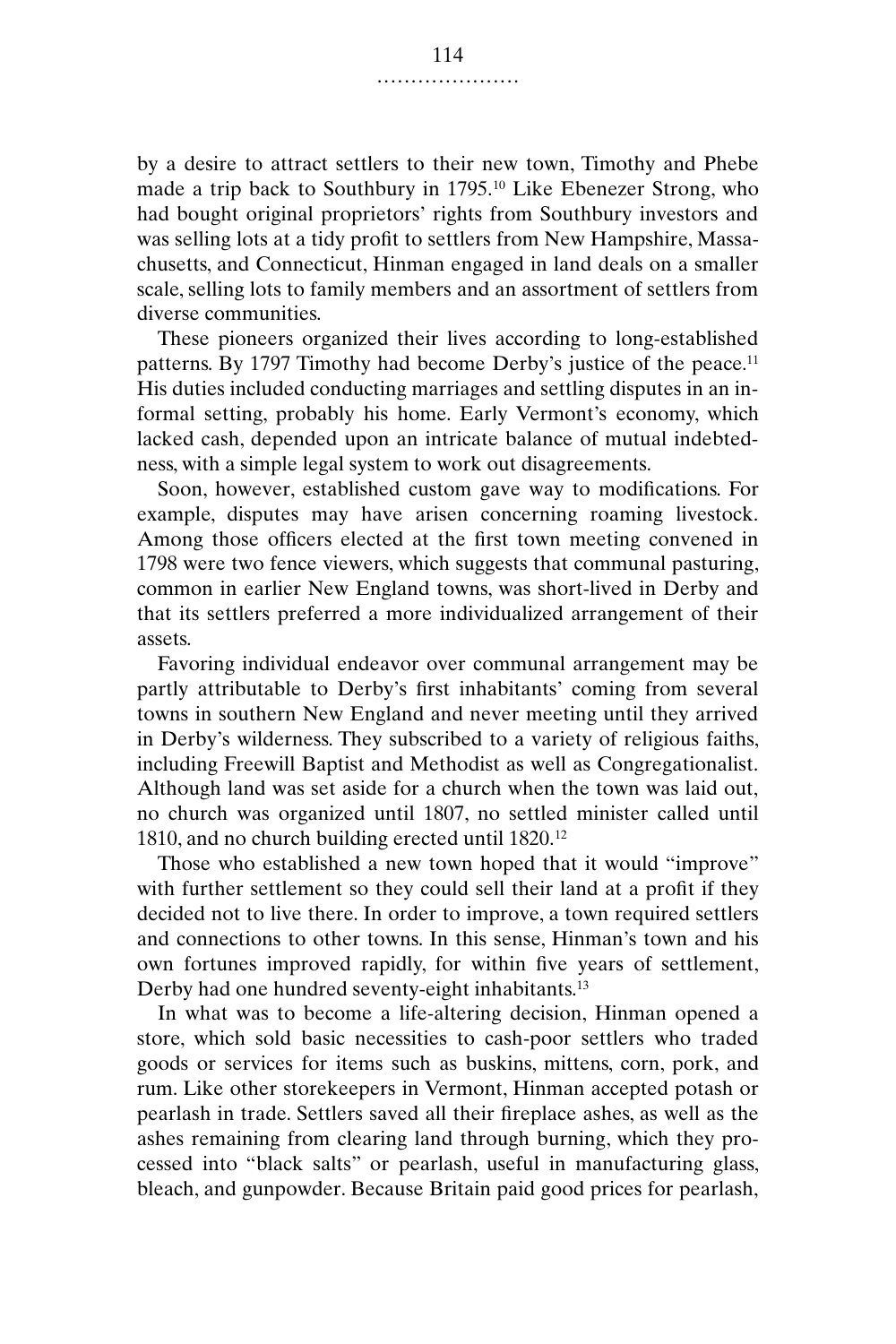this by-product of clearing forest land became America's first important chemical export.14 Accepting pearlash as payment for goods at his store, Hinman could arrange to transport the ash to Quebec for reexport to Britain.

Hinman's account book, covering the years from 1798 to 1809, records a complex web of debts, some in dollars, some in pounds, which townspeople of Derby owed to either the store or the tavern.15 His method of record keeping reveals that the villagers of Derby met their basic needs through a network of dependencies. Although a few items, such as velvet, buttons, cups and saucers, rum, gin, and brandy, would have been imported, most of Hinman's stock in trade was available locally: In the early years he sold more hay, pork, applesauce, and horses than fancy fabric or housewares. When the store began, Derby's economy was locally based, and Hinman's shop supplied townsfolk with necessities they could not, or chose not to, provide for themselves.

Hinman used a day book and a ledger. Only the single-entry day book survives. This was a record of who was charging for items sold at his store or tavern, and it contains valuable data.<sup>16</sup> Some of these transactions were quite complicated in that Hinman accepted goods and services as well as cash. In this sense, his customers might also be his suppliers. Sometimes he would accept notes of indebtedness to third parties. For example, on March 31, 1800, he wrote, "Record with Mr. Noah Woodward and settled by taking a note against Aron Vilas of \$3.50." Transactions such as "to Eliphalet Bangs Jr to Mr. Clark 2/ to 1 Day work at his farm" indicate that Hinman accepted labor for paying off debts.17

The day book also provides data regarding Hinman's land sales. In at least two cases, those of David Dustin and Rufus Stewart, people to whom Hinman sold land did not pay the full price all at once, for he noted, "by Cash in Dollars to be endorsed on a note" (July 26, 1798), and "by Cash 15 Dollars to be endorsed on his note." On November 28, 1798, Hinman recorded that David Dustin worked for seven months for twenty-one pounds, "of which he gives \$14.87 to giving up his note."18

The later years covered by the account book list many charges for alcoholic beverages sold by the glass, the quart, or the gallon. Among those running up a tab at the tavern were Hinman's neighbors Eliphalet Bangs, Freeman Vining, John Phelps, and Sheriff James Owen.

Hinman put a series of cross-hatchings beside notations such as "keeping 4 oxen overnight," which indicated that he had transferred the debt from the day book to the ledger. However, at one point he wrote in the margin, "Previous to this page, all is posted which was necessary to be posted and some more, but finding so many inexplicable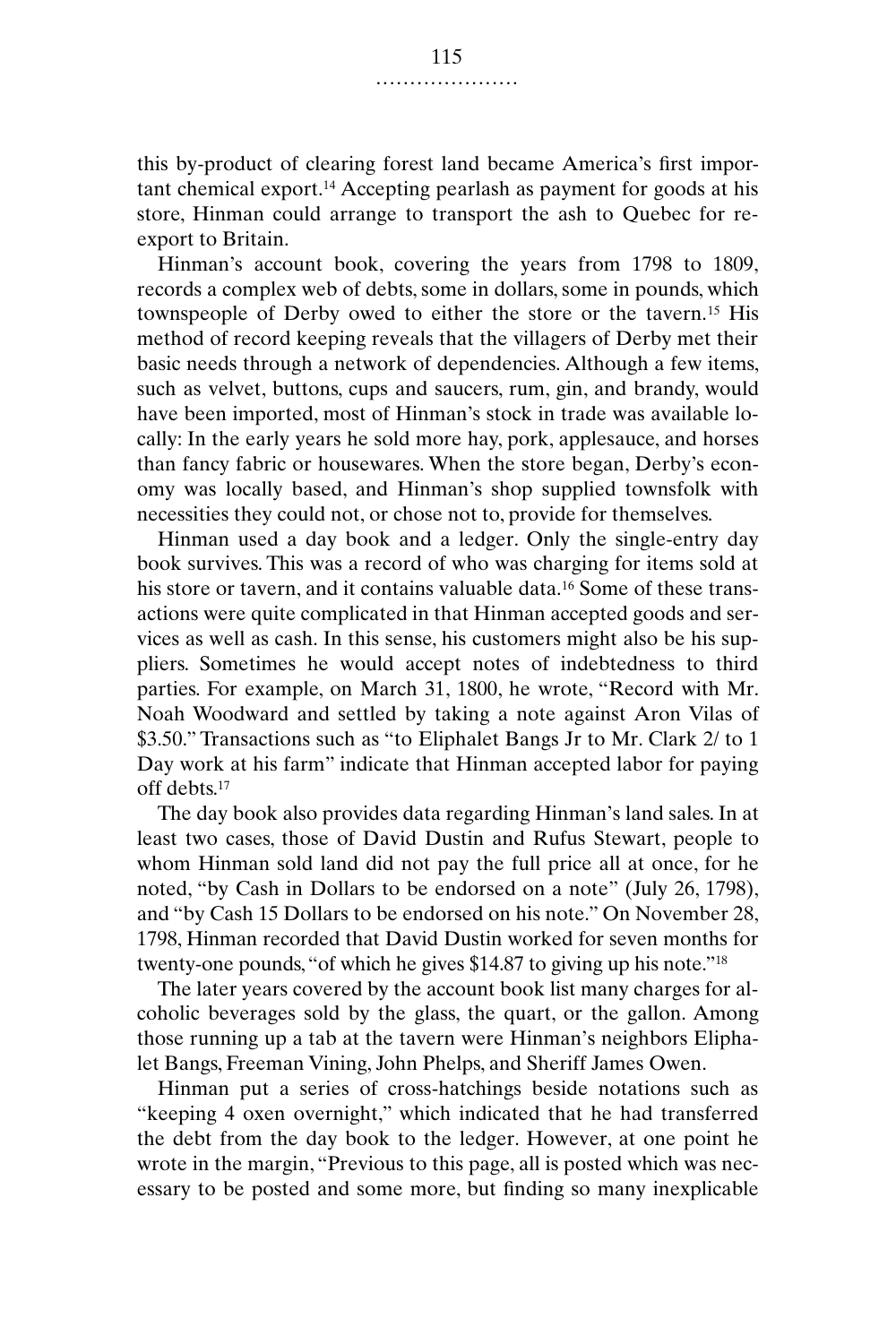things I dare not venture any further in that way,"19 as if the tangle of who owed what was too complicated to unravel. It also suggests that Hinman's accounting was not precise. If everyone managed to get by, he was not particularly concerned with making every column balance.

This casual attitude toward finance, while typical of early New England farming communities, would later prove disastrous for Hinman. Local exchange permitted great latitude in the settlement of debts; creditors rarely charged interest and allowed extra time for the debtor to gather assets to pay off the debt, often waiting until the next harvest for payment. Only when the creditor needed money himself did he feel justified in pressuring the debtor to pay.<sup>20</sup> However, as credit relationships extended over larger geographical areas, they became more formalized. If a townsman did not know his debtor, he was likely to desire more formal credit arrangements, such as promissory notes and bonds.

As his business increased, Hinman took on two associates. Beginning in 1800, Ralph Parker of Glover appeared in the account book: "To Mr. Parker, 6 hundred of hay," and later "to Mr. Parker 4 hundred of hay took away the heifer the 29 day of March."21 Parker also did some work for Hinman, for he wrote, "In the summer of 1802 Parker worked 17<sup>1/2</sup> days."22 Ralph Parker, one of Glover's first citizens, came to settle late in the eighteenth century from Fair Haven and sold lots to new settlers. Like Hinman, he opened a store and tavern at his home, and served many terms with Hinman in the legislature. Melvin Vining of Derby was the son of Freeman Vining, in whose home the Congregational church was organized. Melvin Vining first appeared in the account book in 1808.

Within a few years Hinman had expanded his business beyond the local area by offering goods obtained from Boston merchants. Later records indicate that he borrowed money to pay for merchandise from several wholesalers, among them Staunton and Spellman, Eli & Company, and Oliver C. Wyman.23 In so doing, he drastically changed the nature of his business, for this kind of trade required cash rather than barter and written contracts rather than simple trust.

Once his store was in operation, Hinman had more reason than ever to seek to increase trade with the British by creating a route to the north so that he could offer more of the imported wares that customers craved. Beginning in 1802, along with his brother Isaac and Ebenezer Strong, Hinman petitioned the legislature not only for a tax for the construction of roads and bridges but also for exclusive rights to a ferry across Lake Memphremagog.24 The ferry would have served as the beginning of a water route to the St. Lawrence River. The legislature continually postponed action on the ferry proposals, however, ordering them to "lie on the table" in 1802, 1803, and 1804.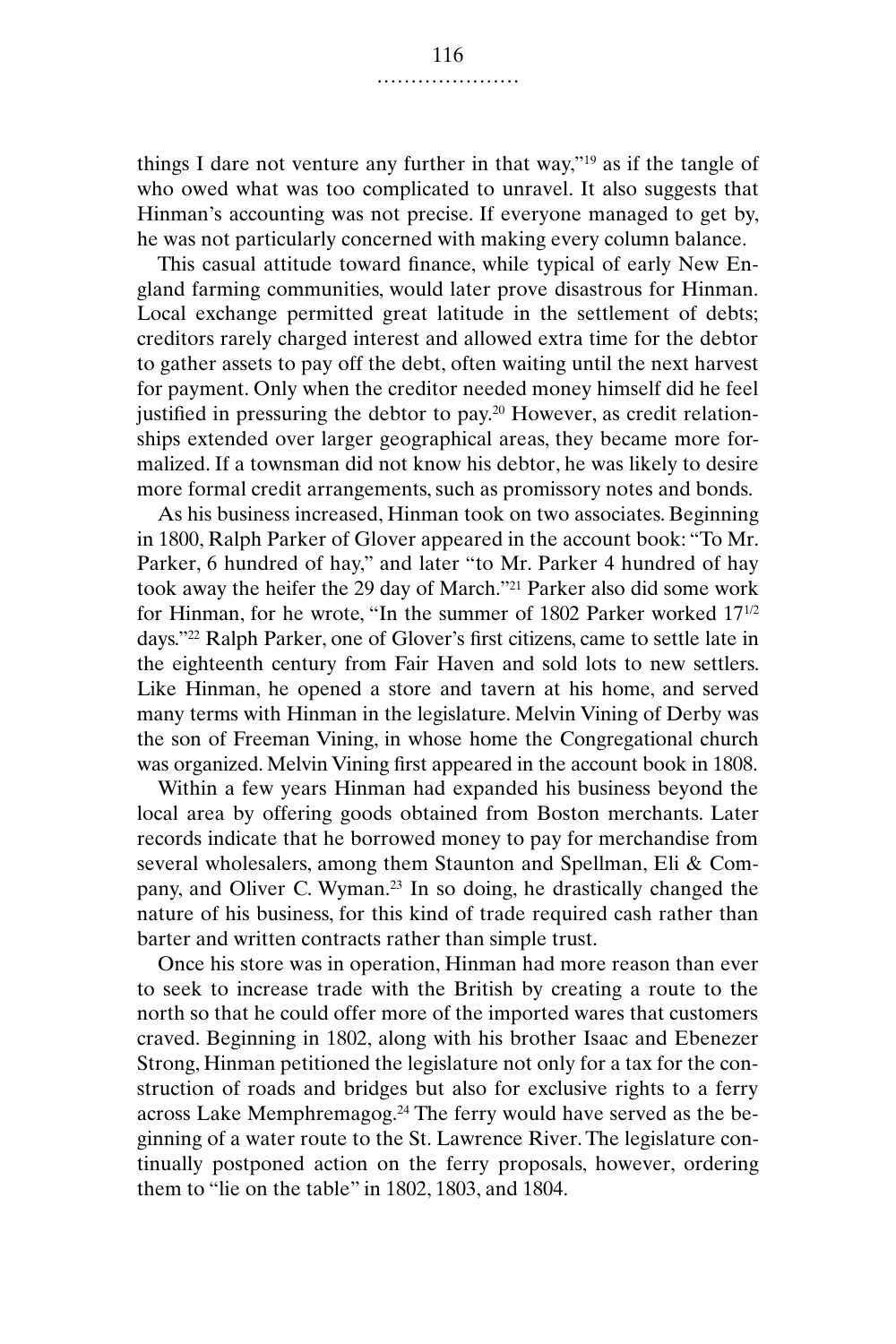By October 1805 Hinman had conceived another strategy. He joined several citizens of Orleans and Caledonia counties in a petition to construct the Vermont section of a proposed Boston and Montreal Turnpike. However, when the route for this turnpike proposed by James Whitelaw followed the Bayley-Hazen Road and bypassed Derby, Hinman withdrew his support.<sup>25</sup> Instead, he seems to have placed his hopes on another route, north from Derby to Quebec City.

Just how far Hinman got in creating such a roadway is unclear. According to his grandson's account, Hinman constructed a road from Shipton (now Richmond in Quebec) on the St. Francis River sixty-five miles north to the vicinity of Quebec City.<sup>26</sup> This road, called Chemin Craig, was completed by November 1810 under the direction of Lower Canada's Governor Craig, commanding a force of more than four hundred soldiers, who built a route through the wilderness to accommodate stagecoach travel.27 Although Hinman may have been involved in the planning of this road, his name does not appear either as surveyor, financier, or builder, and despite his hopes, the road was not completed in time to connect his business in Derby to the St. Lawrence at Quebec.

Earlier, Hinman's road building had been funded by property taxes, which he collected and disbursed, but in 1808 he sought another source: money borrowed from a bank. Whether Hinman told the bankers what



*"Chemin Craig," eastern route for Vermont goods to Quebec City. Map by Anniegraphics [M. Ann Bartel], Greensboro, Vt. (2002), courtesy of the author.*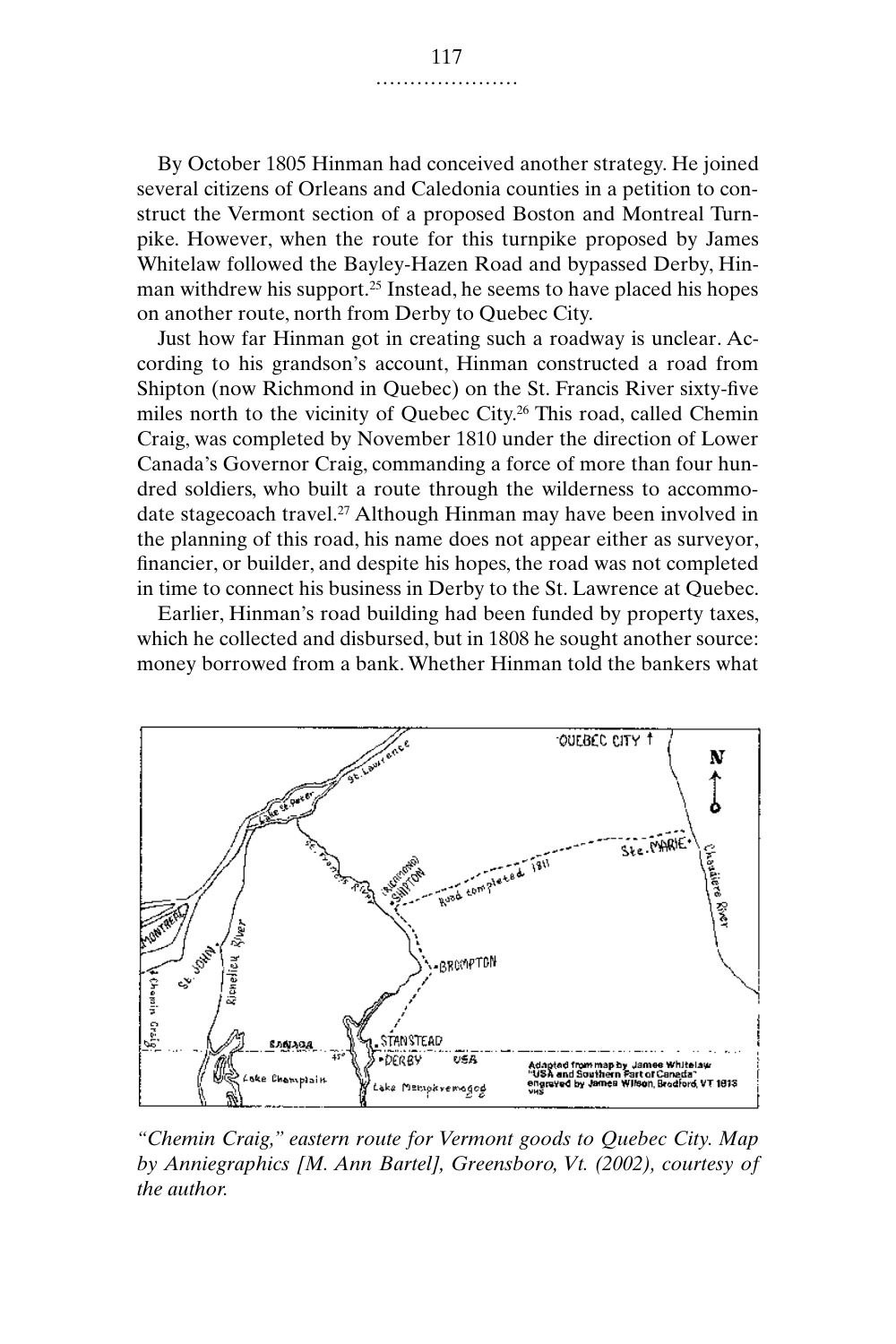he planned to do with the money is not clear because his application has not survived. Although he may not have realized it, borrowing money from a bank was very different from being indebted to a neighbor or from wangling money from the state for taxes to build roads.

According to the records of the General Assembly, in December 1808 Timothy Hinman as principal, with Ralph Parker and Melvin Vining as securities, executed a promissory note of \$11,000 to the president and directors of the Burlington branch of the Vermont State Bank. This represented a very large sum of money at the time: According to John J. McCusker's composite consumer price index, eleven thousand dollars in 1808 would be the equivalent of \$118,689 in 1992 dollars.28 The \$11,000 was due to be repaid within a short period. How Hinman and his associates expected to pay back such a large sum so quickly is unclear, and the penalties for defaulting were harsh.

He couldn't have chosen a worse time to borrow money to finance a business based on international trade. Situated on the border, with contacts already established, Hinman may have considered himself favorably positioned to sell British goods to Americans isolated from other suppliers. Yet, while he was envisioning expanded trade with the British, President Jefferson was issuing trade restrictions forbidding importation of many British products. In December 1807 Congress had passed an embargo on seaborne trade that prohibited the overseas export of American products. Hinman may have wished to profit from the interruption in normal overseas routes by which Americans secured British goods. However, in March of 1809, only a few months after he had received his loan, Congress passed another act strengthening the Embargo of 1807. This bill covered overland trade, stating that any person who should load products "into any cart, wagon, sled, or other carriage . . . with intent to export, transport or convey the same on board any foreign ship or vessel" risked seizure of the cargo and a fine equal to four times its value.29 The administration put in place enforcement measures to prevent smuggling, which trimmed American exports from \$108,000,000 in 1807 to \$22,000,000 in 1808.30

Undaunted by the unfavorable economic situation and with funding available, in 1809 Hinman built a large store at Derby Line, which his grandson described as "a store that soon, in a small way, became a wholesale store."<sup>31</sup> As soon as his new store was built, however, the state bank, in deep financial trouble itself, recalled Hinman's loan. With financial troubles looming, Hinman, never averse to taking a risk, borrowed \$3,000 more from the Middlebury branch of the state bank in May 1809. Among other unusual practices, this branch did not require collateral on the loans it made.32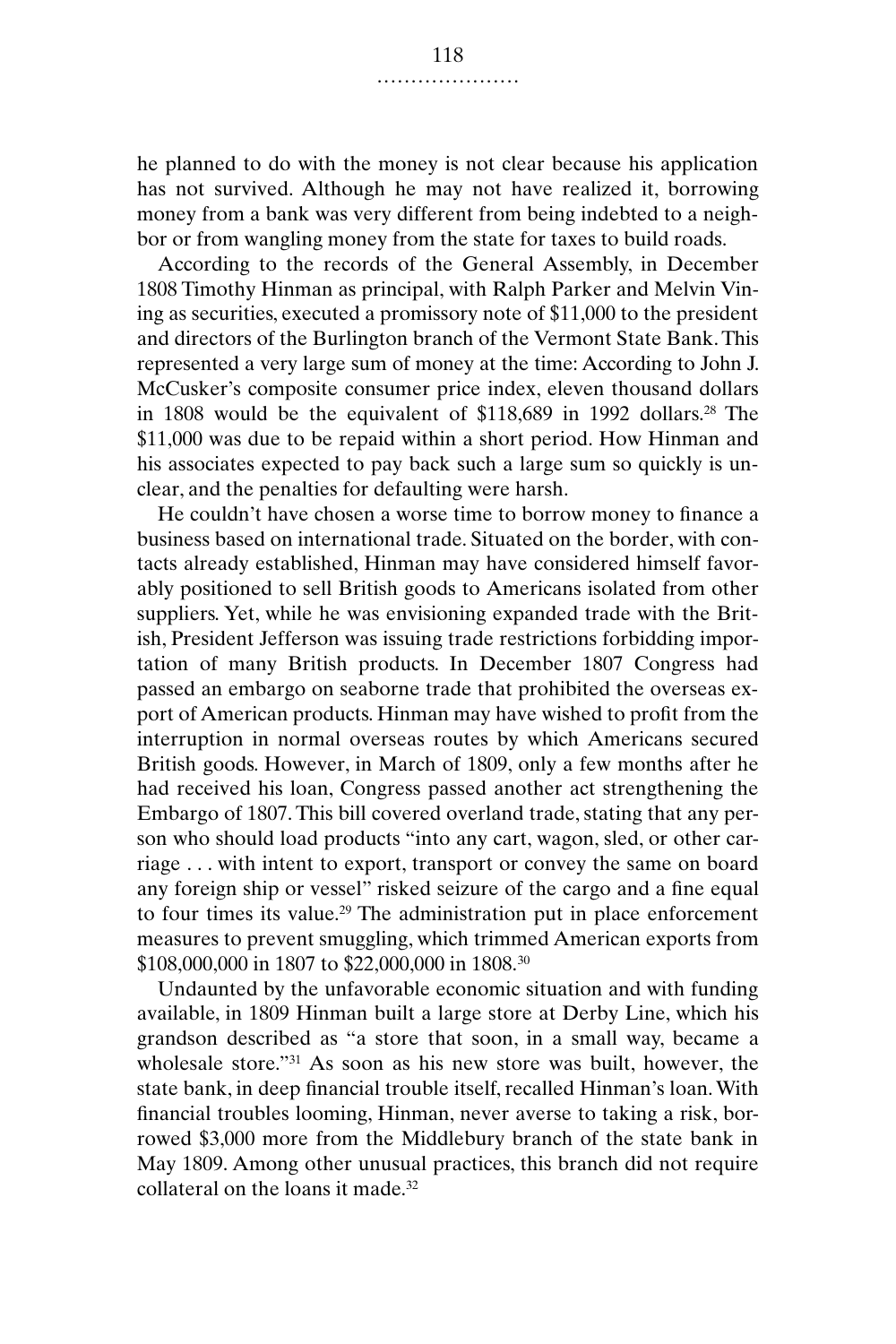Overall, Hinman's share of the bank's debt was 2.7 percent of its notes outstanding. For each \$1,000 of unpaid debt the bank had to call in another \$1,000 loan to meet depositor demands, and, because the bank had ignored state requirements that bills in circulation not exceed three times the sum of deposits, its bills had decreased in value. This may explain why the bank requested that Hinman repay his loan only nine months after receiving the money. Within two years the bank failed.

Hinman himself was in serious trouble on several fronts. According to his grandson's account, the wreck at sea of a ship carrying Hinman's pearlash and peltries, together with the embezzlement of funds by his "business manager," presumably Vining, brought financial ruin.<sup>33</sup> There may have been other reasons for the collapse of the business. For example, the price of pearlash had declined and would continue to do so. Further, as a merchant, Hinman was in the difficult position of trying to balance the demands of distant suppliers for prompt settlement of their bills with traditional local expectations of extended credit. With little currency, customers at Hinman's store were accustomed to delaying settlement until they could trade their surplus produce, but Hinman's Boston suppliers had no such understanding.34 The long-range prospects for Hinman's business were even dimmer. Certainly by the time federal troops were stationed in Derby in 1812, charged with maintaining the embargo, illicit trade would have been difficult, if not impossible.

Yet the sympathies of many of the local people favored international exchange. Several of Derby's citizens opposed and flagrantly violated the embargo, for they depended on the Canadian market as a way to sell their cattle, lumber, and pearlash surpluses. They believed that for the federal government to hold back trade in this manner amounted to denying them the opportunity to prosper.

Vermonters in the early nineteenth century took a more sympathetic view of debtors than did the law. An article in Danville's *North Star* entitled "The Poor Imprisoned Debtor" expressed a mix of outrage and sympathy toward "these unfortunate men, shut up in a Bastile by the rigor of an impolitic and barbarous law, and the tyranny of unmerciful creditors."35 Addressing the affluent or the merchant class, the writer stressed that the fate of the miserable imprisoned debtor might easily have been their own. During these years citizens' petitions on behalf of prisoners who had cosigned on loans for their friends who subsequently defaulted clogged the General Assembly's docket.<sup>36</sup>

Court records reveal that the effects of the bank's recalling the loan were disastrous for Hinman and put him in a difficult position as judge of the Orleans County Court. Already beleaguered by creditors, Chief Justice Hinman presided over the March 1810 session of the court. One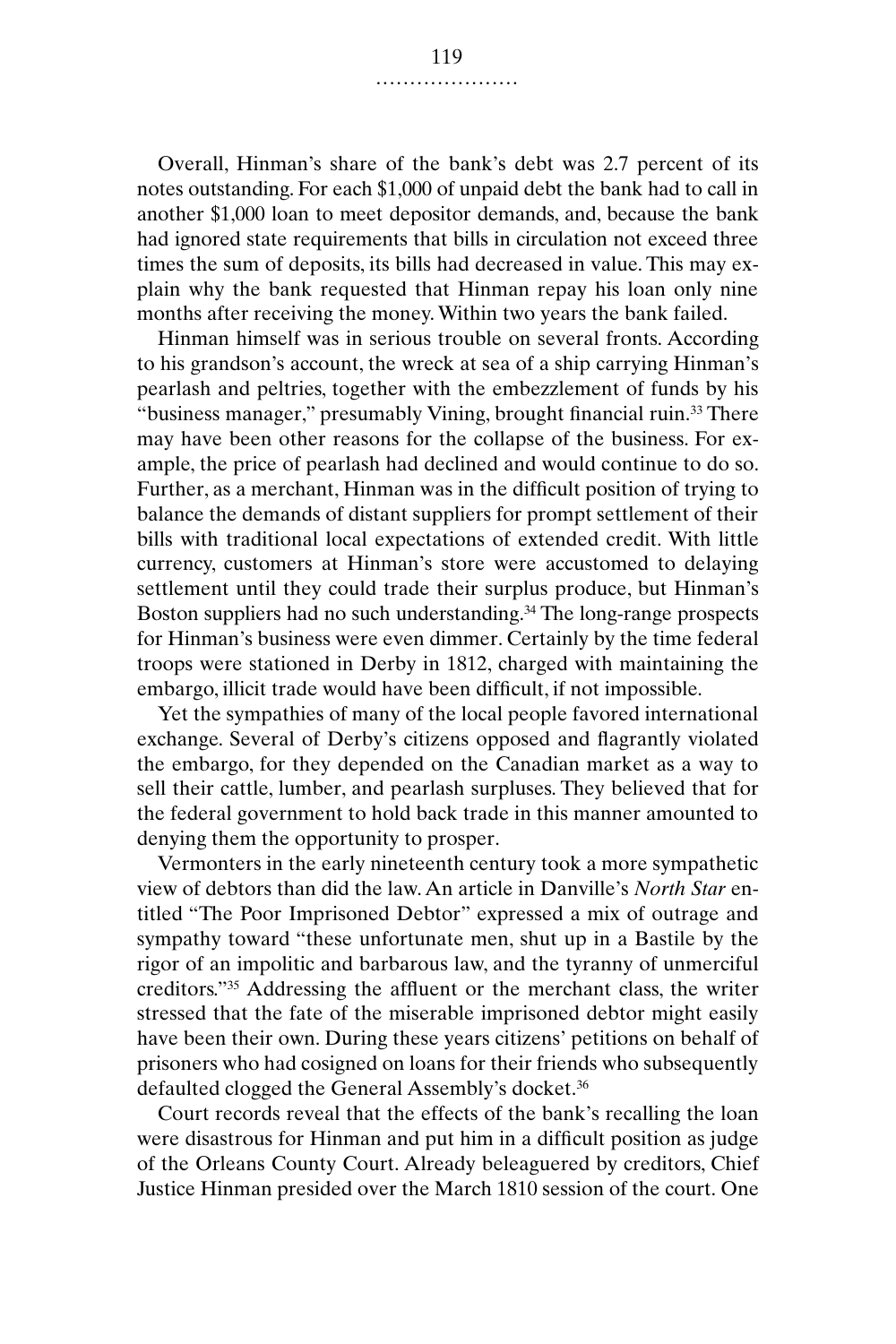case on the docket involved his neighbor and frequent tavern customer Eliphalet Bangs, who had failed to pay a debt to a New York creditor. Although Sheriff Joseph True had signed papers assuring that Bangs would appear to answer the charges in court, he failed to do so, and Judge Hinman directed his brother Isaac to attach property of Bangs and/or True to the value of \$300, or to take Bangs himself to jail.

Another case at that session involved Hinman himself, who had personally guaranteed that Bangs would pay a debt he owed Aaron Porter of Danville. As a judge, Hinman must have known the possible consequences of such action, but Bangs may have been unable to negotiate his note without the signature of a prominent townsman, and as Bangs's neighbor, Hinman was doing what was expected of him. When Bangs did not pay, Justice of the Peace Jehiel Boardman authorized Sheriff Isaac Hinman to attach goods and chattels of his brother Timothy. On the specified date in March 1810, neither Bangs nor Hinman agreed to pay the debt, so Boardman authorized the sheriff to attach up to \$200 of Judge Hinman's property, or failing that, to take his body to jail.<sup>37</sup>

In other business before the court that session, Hinman once again received a tavernkeeper's license for two dollars and was appointed by the court as a surveyor. For the most part, however, Assistant Judge Samuel Crafts heard the cases that session. Conflict of interest may not have been written into law, but common sense may have persuaded the court that it was inappropriate for Hinman to act as judge in cases directly involving himself.

Even though conflict of interest violations did not trouble early Vermonters nearly as much as they might today, Derby's land records and those of the legislature nevertheless reveal some disquieting details of Hinman's murky understanding of the separation between his own and the public's money. A petition from the selectmen of Holland, Vermont, in October 1811 stated that in 1808 when towns were assessed a tax for building a new state prison, the selectmen had given Holland's tax money to Hinman to turn over to the state treasurer. They thought that Hinman had done so, but learned later that he had never relayed the funds. A similar situation came to light regarding the town of Morgan, which had given its tax money for the prison to Hinman only to learn that he had merely turned over about half of it.38 These cases hint at the possibility of larger irregularities, for Hinman had been collecting tax money for a number of towns since 1792.

Shortly after the March 1810 session of the county court, Hinman attempted to raise money to settle his debts. On March 21 he executed a deed conferring land rights for a large part of Glover to Ralph Parker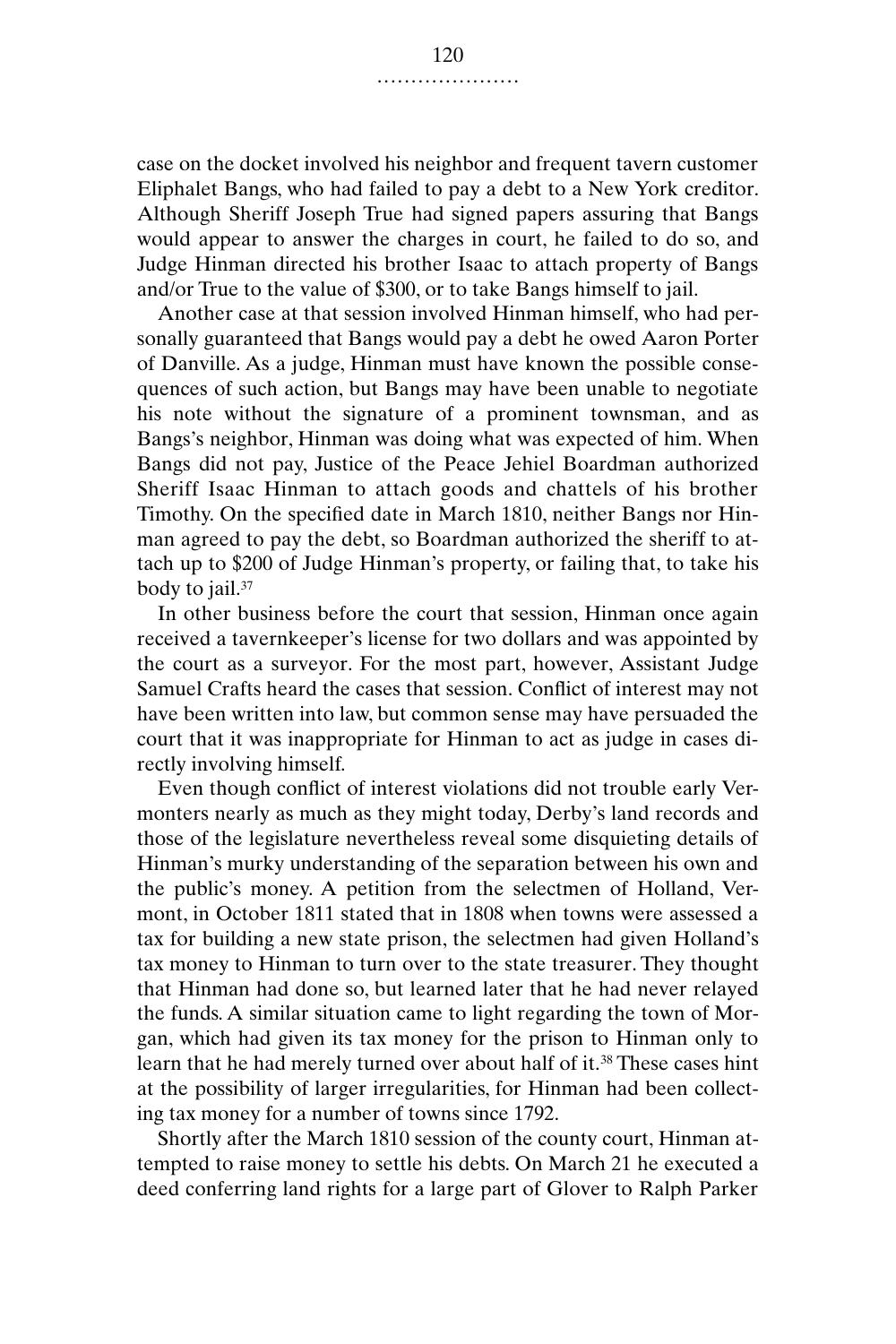with the understanding that if Hinman should pay off the bank debt independently, the deed to Parker would be void.39 Derby's land records also contain a document signed on the same day in which Hinman stated that for the sum of \$5,000 he conveyed to Parker "All the Lands of every Name or Nature which I own in the Town of Derby." In conveying this land to Parker, Hinman hoped to gather funds to pay off the bank loan. He also may have wished to transfer ownership to Parker so that his creditors could not touch it. The next day he sold a piece of land to Levi Goodenough of Derby for \$130,<sup>40</sup> but these efforts fell far short of meeting his financial obligations.

Eighteen ten was the last year Hinman served as a judge. Samuel Crafts, far better educated than his predecessor, replaced him as chief justice the following year. Eighteen ten was also Hinman's last year in the legislature, for the forces of the law were closing in upon him swiftly.

In February 1811 the Chittenden County Court rendered judgment against Timothy Hinman, Melvin Vining, and Ralph Parker for \$11,662.75 and court costs in the Vermont State Bank case.<sup>41</sup> Combined with the other suits against Hinman, he owed his creditors more than \$18,000. The court ordered the county sheriff to attach goods, chattels, and lands of Hinman, Parker, and Vining, and, in the event their property proved insufficient to discharge their debt, to incarcerate them. By the summer of 1811, even though Hinman had finally secured legal counsel, professional help did not keep him a free man. Sheriff Joseph Scott arrested Hinman and escorted him to jail at Craftsbury.<sup>42</sup>

Craftsbury's jail, located in the buttery of Sheriff Scott's own home,<sup>43</sup> was hardly adequate, for on the very day that Scott granted Hinman the liberties of the jailyard, whose boundaries included a sizable portion of the town, Hinman "did escape from sd prison and from the liberties thereof and go at large whither he would," thereby setting off yet another lawsuit.<sup>44</sup> Whether Hinman intended to return home to Derby or merely to roam farther in Craftsbury than permitted, and just when he was transferred to the more secure prison at Danville is not stated in the record.

A few days before his land was to be sold to repay his loans, Hinman wrote to reassure James Whitelaw that land belonging to Whitelaw and to one of Whitelaw's clients had been mistakenly advertised as part of Hinman's holdings. In a rare instance expressing regret for the inconvenience he had caused others, he wrote, "I am sorry that my misfortune s[h]ould make others so much trouble."45 Eliphalet Bangs had bought this land in 1798, but when debt overtook him, he sold it to Hinman for \$1,000. After holding it for only a few months, in August 1809 Hinman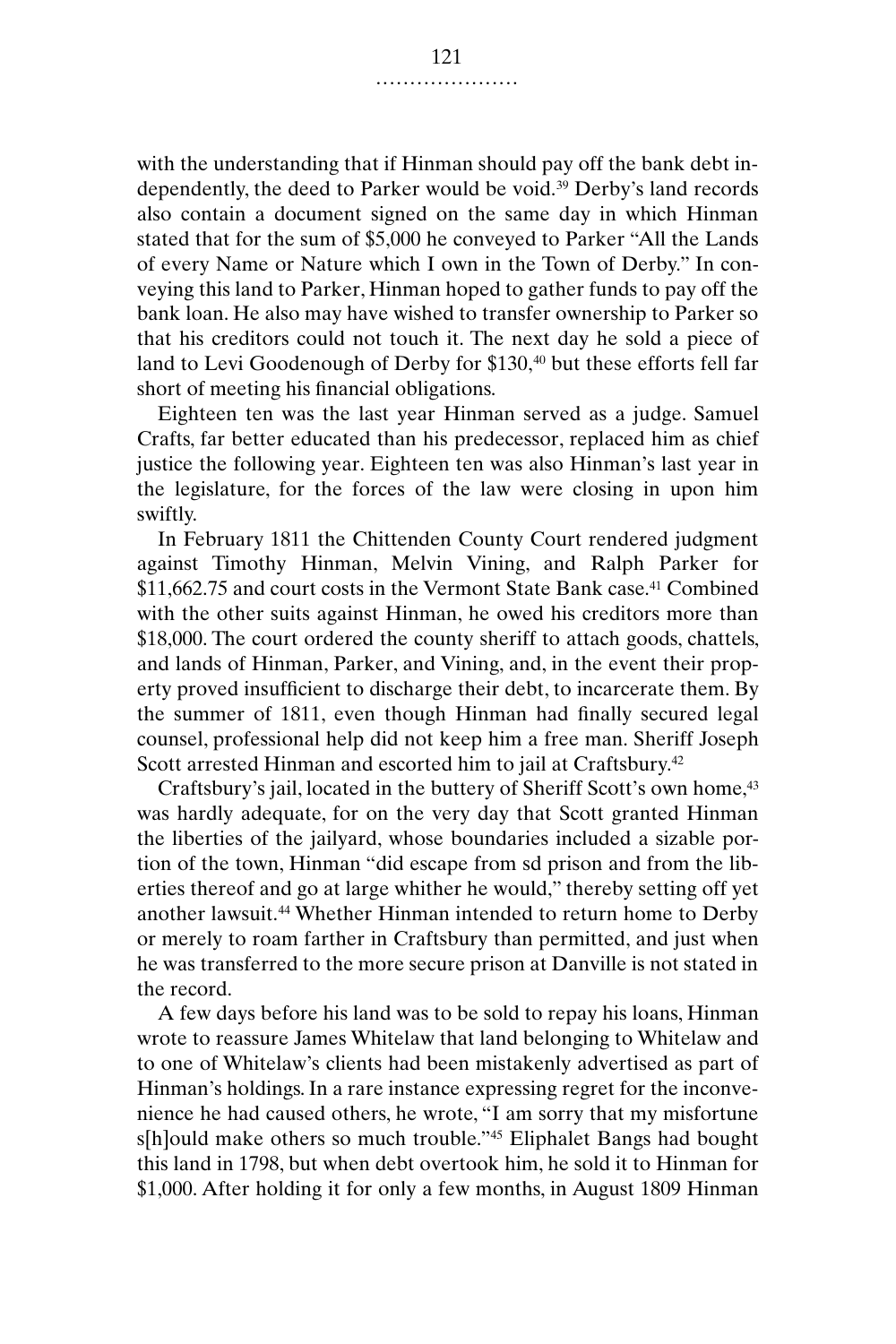sold it to Whitelaw for \$2,500, more than five times the average selling price of Derby lots at the time. Whitelaw had been associated with Hinman for close to twenty years and may have regarded this favor as what he owed a friend.

After the auction of Hinman's land in August 1811, the sheriff filed a list of his land parcels sold in Greensboro, Salem, Holland, and Derby, which brought in a total of \$6,129, far short of the sum required to pay the debts.

The August 1811 session of the Orleans County Court dealt with further litigation regarding the wreck of Hinman's business. Boston merchants Eli & Company claimed \$1,001, and Oliver C. Wyman of Boston recovered judgment against Hinman and Melvin Vining for \$1,569. These wholesalers may not previously have been aware of the sad state of Hinman's affairs. Although it is difficult to imagine that anything remained, Sheriff James Owen attached more of Hinman's property on August 11.46

Many of Hinman's associates appealed for redress of injuries they had suffered in the course of their financial involvement with him. Elisha Bartholemew, one of Hinman's business acquaintances in Lower Canada and one of the cosigners of loans from the Woodstock and Middlebury branches of the Vermont State Bank, petitioned the legislature in October 1812 stating that in 1809, at the request of Hinman and Vining, he had "endorsed" a note to them from the Middlebury branch for \$3,000, only to learn later that the note had already been paid. Apparently Hinman was paying a debt to Bartholemew by using the canceled check as if it were valid and made Bartholemew a party to his scheme. Bartholemew stated that he "hadn't the least idea the note was paid until February 1811 when he was arrested . . . and committed to gaol in Brownington in October 1811 where he has been confined ever since." He requested that the legislature grant him an act of insolvency. The committee voted to suspend the charges in consideration of Hinman's fraudulent use of the returned note.<sup>47</sup>

Ralph Parker also petitioned the legislature in 1812, claiming that when he cosigned on the loan from the Burlington branch of the state bank in December 1808, the amount of the loan was not specified. He said he had merely signed his name on a blank note, which Hinman subsequently filled in with the sum of eleven thousand dollars. Parker alleged that he had assumed the note was only for one or two thousand dollars, as had been the case with previous transactions, but when he later learned that it was for eleven thousand, he "became seriously alarmed at the state of Hinman's affairs and went to Burlington to urge the Directors to press the collection of the note of Hinman." In effect,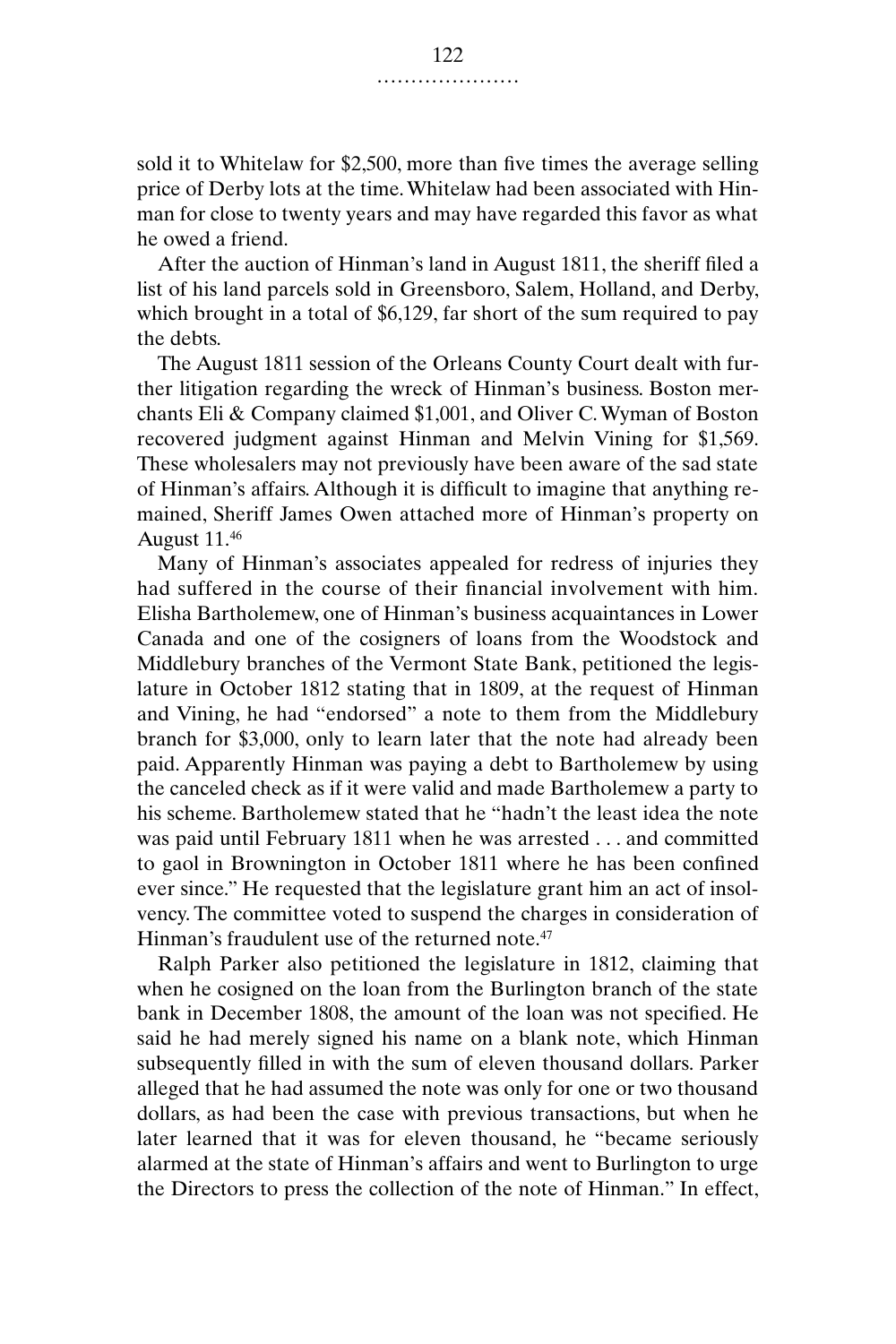by not telling Parker what he was signing, Hinman had lost his trust. The committee looking into the matter found in Parker's favor, declaring that since Parker had not received any of the money from the loan, he should not be held liable.<sup>48</sup>

Parker proposed a deal whereby he would turn over to the state land valued at \$9,000 if the state would release any further claims upon him. The legislature complied with the recommendation of the committee, although Parker was optimistic about the total amount that could be raised toward the debt, for in a final report of the committee, a postscript was appended: "in the above amount of \$77,550 is included the sum of \$18,000 being the Hinman and Parker debt one half of which (that is \$9,000) is supposed to be lost."49 Parker did, however, avoid serving time in prison by forfeiting a large portion of his land.

Litigation over Hinman's debt dragged on at the Orleans County Court for years. Boston merchants Staunton and Spelman's suit against Melvin Vining and Timothy Hinman for \$1,350 was continued from one session to the next. By 1817 they were suing Hinman's sons Albert and Hoel for a total of \$3,500, and though they won their case, they were back in court the next year alleging that the full amount had not been paid.50

Many other litigants sued Hinman for amounts large and small. Managers of the Charitable Lottery, for example, claimed that Hinman had taken twelve lottery tickets, promising to sell them, but had never paid for them. In this case, Isaac Hinman signed papers for his brother "as good and sufficient bail."51 In 1811, however, Isaac himself won a suit against Timothy, claiming that Timothy had failed to deliver goods promised to Isaac.<sup>52</sup>

Life for the family in Derby was difficult during the next few years. Timothy and Phebe's last child, Porter, was born in January 1812, when Phebe was forty-three years old, her husband was imprisoned, and his financial affairs lay in ruins. Without her husband's support, Phebe relied on her eldest sons, Albert and Hoel, now in their early twenties, who struggled to support the family during these difficult times. In 1814 and 1815 they bought back a portion of their father's farm from Ralph Parker.<sup>53</sup> In 1815, Hoel secured a tavernkeeper's license in order to keep the family business going. In 1816 Albert and Hoel worked on repairing Derby's roads in lieu of paying cash to discharge their property taxes.54

Statewide disgruntlement over the economic effects of the war resulted in the election of Federalist Martin Chittenden as governor in 1813. Since Federalists also controlled the General Assembly, Hinman hoped to gain his freedom and petitioned the legislature in October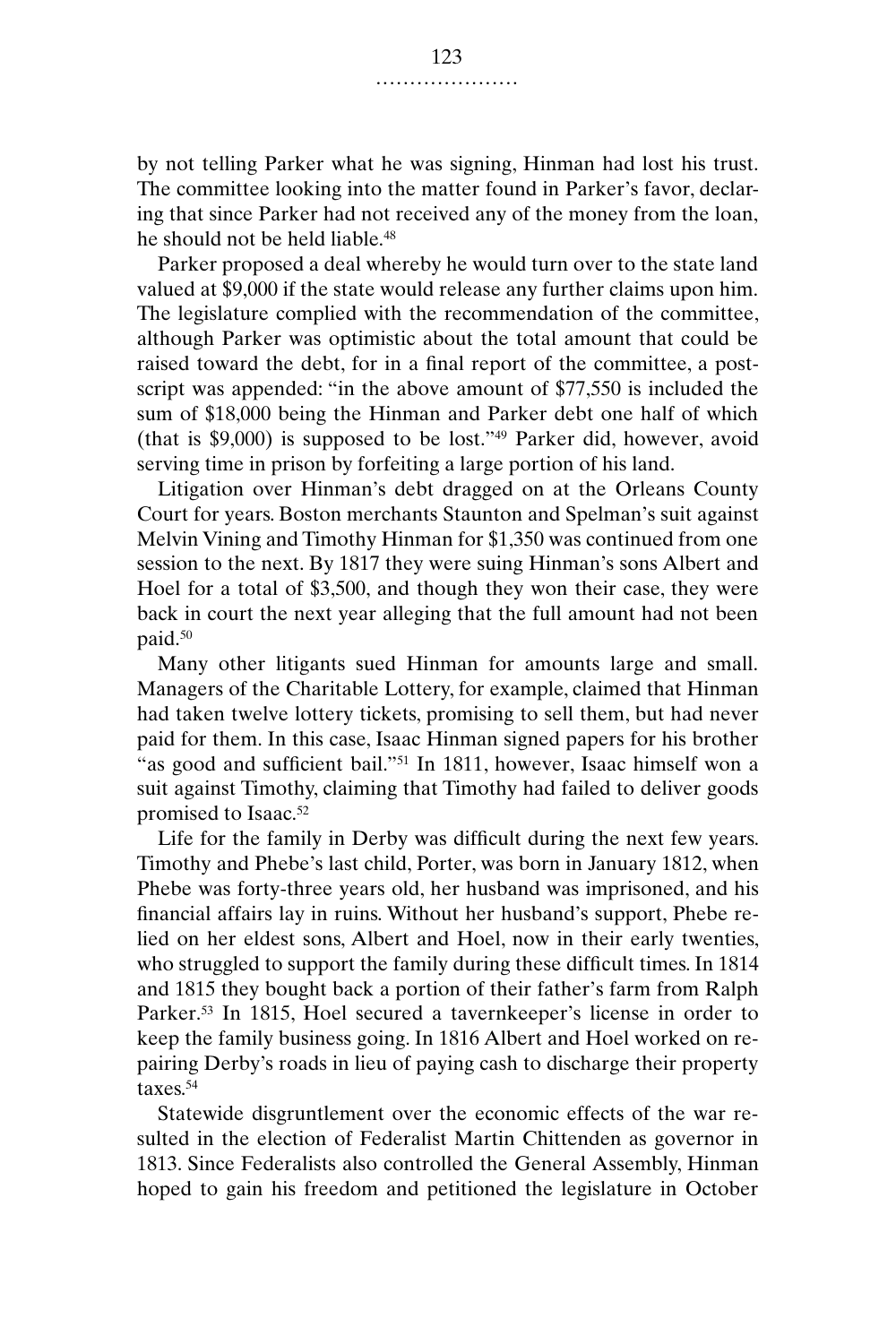1813: "The undersigned Represents . . . that he is now and has been for more than two years a Prisoner in the Common Gaol in Danville . . . for Debt and . . . he cannot take the oath prescribed by law for poor Debtors in consequence of sundry matters that remain uncertain and . . . therefore your Petitioner believes that it might be for the intrest of his Creditors that he be liberated from Prison either by an act of Insolvency or suspention for a term."55

The "sundry matters that remain[ed] uncertain" may have been that Hinman still had assets he did not wish to have confiscated by the state. An imprisoned debtor could gain his freedom in three ways: One was to pay the debt; another was to take the poor debtors' oath, which Hinman declared he was unable to do; the third was to petition for a private act of insolvency, as Hinman did in this letter. The Federalistcontrolled legislature was sympathetic toward Hinman, for in November 1813 the committee considering his request recommended a two-year suspension of his sentence.<sup>56</sup> However, another year went by before he actually went free.57

By 1815, with the war successfully concluded, the Federalists lost their hold on Vermont's state government, and Jonas Galusha returned as governor with a Republican legislature. The temporary suspension of Hinman's sentence was not renewed. Because his name does not appear on any Derby documents or personal papers until 1818, it is likely that he returned to Danville when his two-year furlough expired.

Hinman's financial troubles occupy a very large portion of the Orleans County Court records, as well as those in Caledonia and Chittenden counties, from 1810 through 1818. No other cases heard before the Orleans County Court involved such large sums nor dragged in so many other townspeople. Most of the debt cases heard during these years involved \$100 or less. Whatever the size of the debts, reading Orleans County Court records of the second decade of the nineteenth century gives the impression that the region was suffering a financial breakdown that entangled many of its prominent citizens.

This period of Derby's history reveals several instances in which neighbor sued neighbor, and brother sued brother. The situation may have resulted from Derby's economy no longer being locally based. Eliphalet Bangs's debt was owed to a New York creditor; Timothy Hinman was indebted to three Boston wholesalers. Under these new circumstances, the tradition of trustfully allowing a debtor great leeway in paying off his debt had eroded, with the result that even local creditors appealed to the courts for relief. Because they were both debtors and creditors, merchants were especially likely to experience these troublesome lawsuits.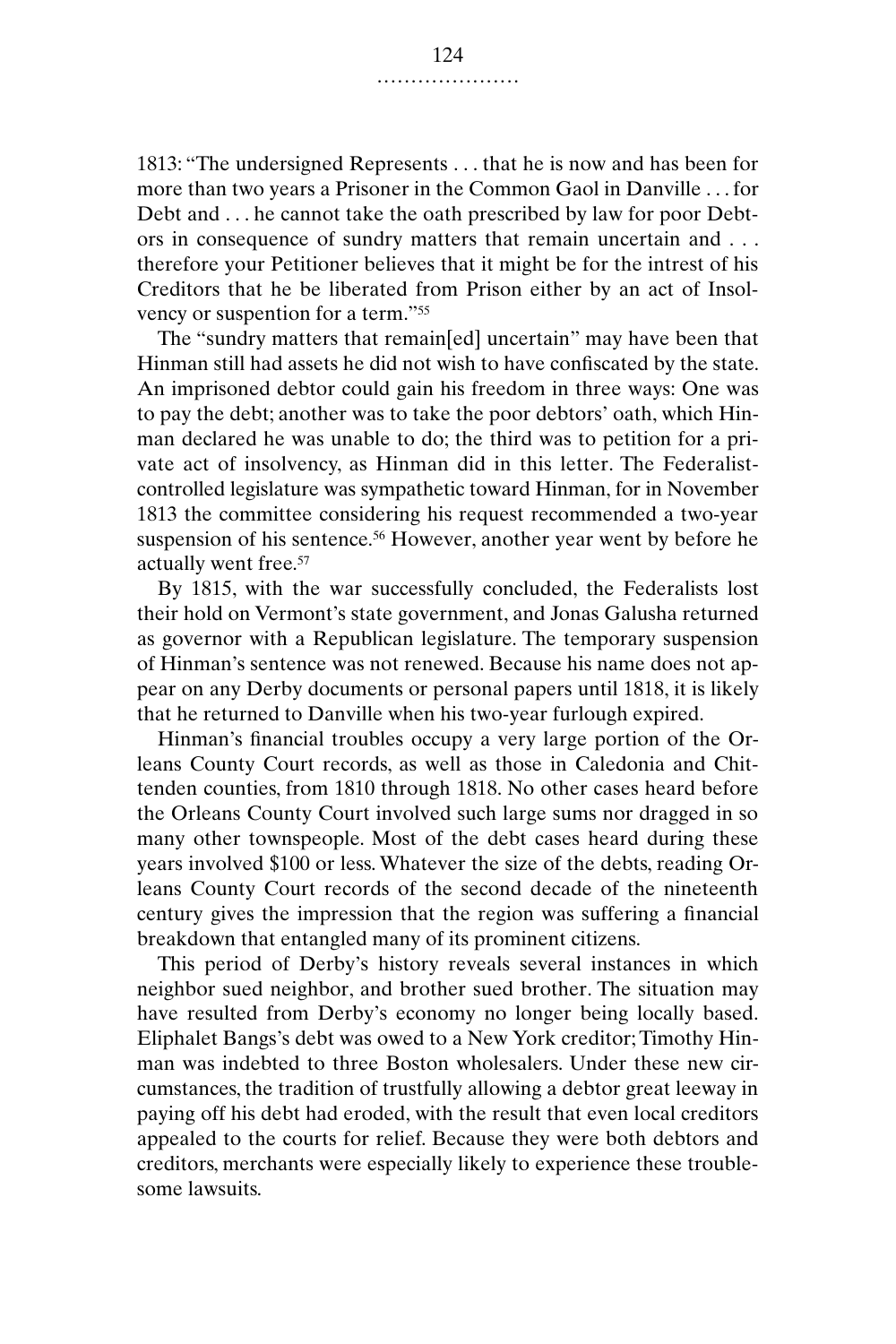Fearing that Hinman would never repay what he owed, Parker brought suit against him in September 1813 in the Supreme Court of Judicature at Danville, stating that he had been held liable for the bank debt, and thus had been obliged to forfeit much real estate to the state. He asked to recover twenty thousand dollars, but the court ruled that he should receive half that amount.<sup>58</sup> Parker may have hoped that since the judgment would be good when Hinman got out of prison, he would recover what was owed, but by the time Hinman was free, Parker had already moved to New York State.

Several others caught up in Timothy's ruin requested relief from the legislature. In October 1813 Isaac Hinman submitted a petition stating that in 1810 he had cosigned for \$1,500 as security for his brother. As a result of Timothy's failure to repay the loan, \$350 of Isaac's goods were attached. Isaac stated that since he was unable to pay the sum due the bank "without selling his farm and turning himself and his large family out of doors," he begged the General Assembly to pass an act directing the bank to give him more time to pay. He concluded, "since the state has been greatly the loser by his unfortunate Brother," he prayed that the General Assembly would "take his hard case into your wise consideration." The assembly granted Isaac a time extension but determined that he was still liable for the amount he had signed for.59

Timothy's neighbor, John Phelps, was another petitioner to the legislature in 1813. He declared that in order to prevent Melvin Vining from going to prison, he had endorsed a writ on Vining's behalf, believing that Hinman and Parker's attached properties would be sufficient to settle the debt, and "Vineing being worth nothing, his being arrested seemed . . . of no use." Unfortunately, Vining fled to Canada, and the bank held Phelps responsible for the full amount owed by Hinman, Vining, and Parker. The legislative committee found in Phelps's favor.<sup>60</sup> When the matter finally came to trial at Danville's Supreme Court of Judicature in 1816, representatives of the failed bank did not appear, and the court ruled that Phelps should recover his costs.<sup>61</sup>

Some of the townspeople caught up in Hinman's difficulties moved on. Within a few years of his failure, many of his regular tavern customers were gone. The Bangs family had left the state, Eliphalet owing state taxes of two hundred dollars.<sup>62</sup> Derby's annual reports make no mention of Freeman Vining or of John Phelps after 1814. Also absent from the list of heads of households in the 1820 census are Jehiel Boardman, James Owen, and Joseph True. In fact, of the ninety-five heads of household enumerated for Derby in 1810, sixty-three were gone by 1820 (66 percent), while only 47 percent had vanished in the years between 1800 and 1810. Of course, the unsettled economic times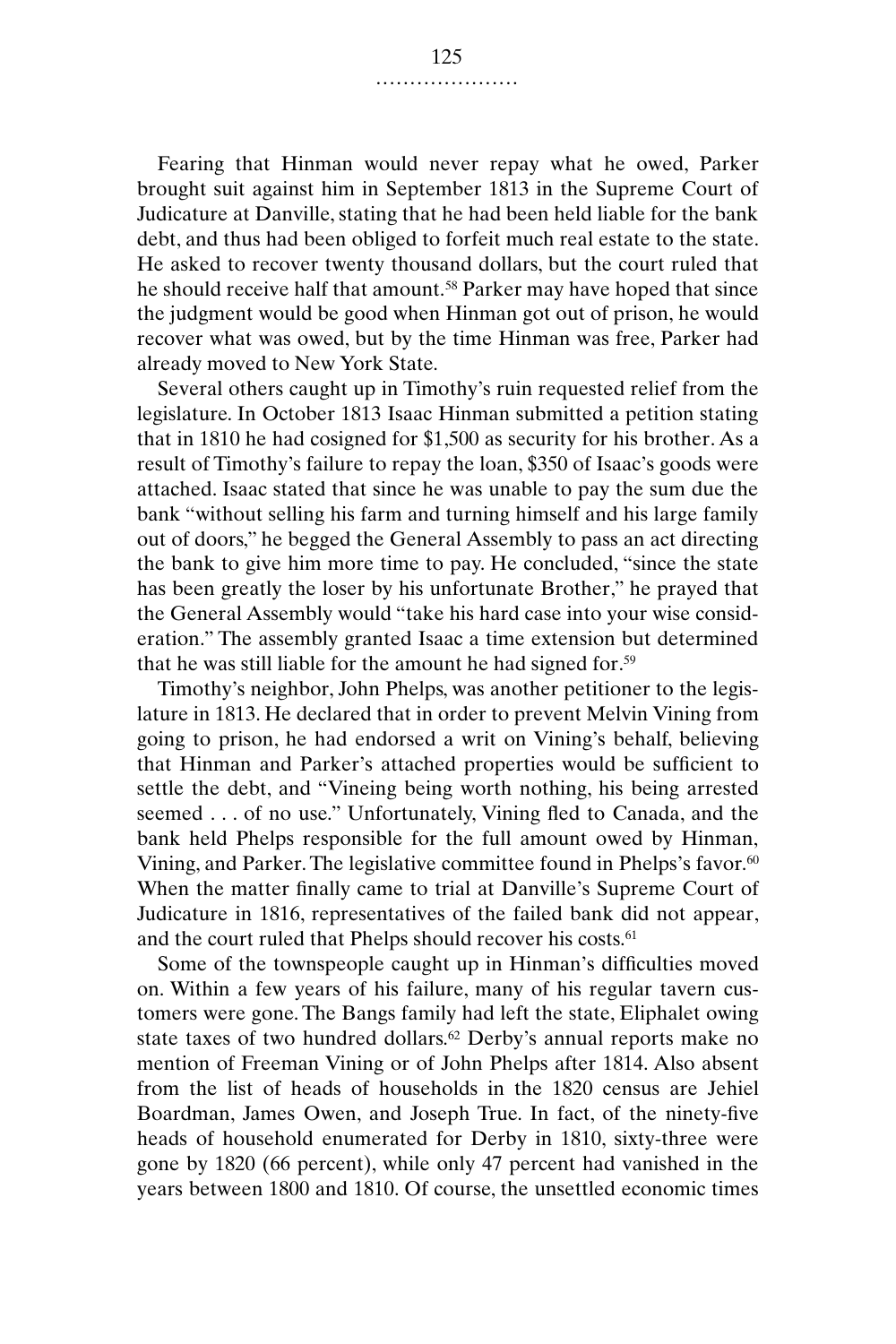in the years following the war with Britain led many northern Vermonters to leave, but Derby lost population at a higher rate than other towns in Orleans County.63

Despite their diminished financial and social status, however, the Hinman family remained. Whatever exuberance Timothy may have felt at the time of his town's founding had been dissipated by the time he filed a claim for a veteran's pension in 1818. Not mentioning his legal troubles or his recent incarceration, Hinman stressed his poor health and impecunious situation: "am now fifty-seven years of age and much infirmed and poor and have need of assistance from my Country."64 Two years later he filed an inventory of his meager possessions, which listed basic home furnishings, a "note for ten sheep," and "one proprietors right in Norton in Essex County worth little or nothing being on a mountain all rock and in an unsettled town." He described himself as "a farmer, lame in the right knee and unable to support myself by manual labour, resides with his second son, together with my wife Phebe aged fifty-one years, much infirm, three children, one son fifteen years old named Timothy, one daughter thirteen years old name Katharine, one son name Porter age two years. I with my wife and the three children here named live with my son Hoel who is not in very affluent circumstances."65 Ira H. Allen, clerk of Orleans County Court, estimated the total value of Hinman's property to be \$35.75. After reviewing the application, the federal government awarded Hinman a pension of eight dollars per month.

Hinman resumed life in Derby after his years in prison. Derby's census in 1820 listed him as head of a household of ten with six men engaged in agriculture. (This census offered two other occupational categories: "engaged in commerce" and "engaged in manufacturing," both of which were left blank.) At town meeting in 1820 Timothy was sworn in as a highway surveyor and chosen as a petit juror.<sup>66</sup> The next year he was chosen to serve as poundkeeper, a low-status job that both Albert and Hoel had held in recent years.67 By 1821 he had been reinstated as justice of the peace, for he signed property deeds and performed marriages at least until 1825.

His grandson's encomium said that Timothy and Phebe Hinman passed their declining years in a "humble cottage," living with Hoel, but the 1830 census listed Timothy as head of a household separate from Hoel with one son over twenty living with him and Phebe.<sup>68</sup>

In 1836, when Hinman was seventy-five years old, Derby's residents entrusted him to represent them at the state constitutional convention.69 Back at Montpelier after an absence of twenty-six years, he joined a group of 218 delegates to draft a new constitution. Hinman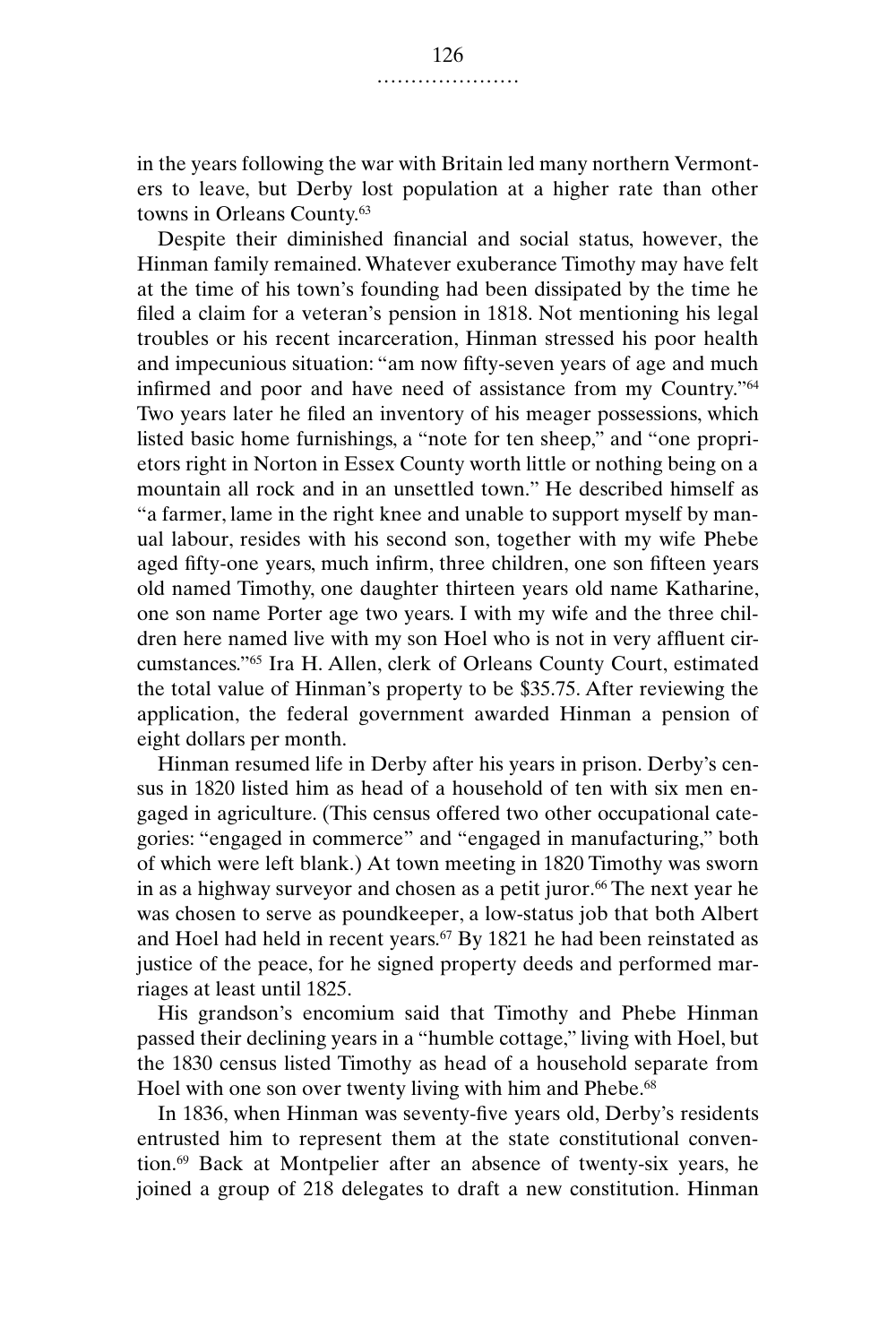took an active role in the proceedings, voting on all the amendments proposed.

Although the record of Hinman's business dealings suggests a risktaking, self-serving nature, once he had completed his prison sentence he managed to regain his place in his community. The gravestone description of Timothy Hinman as an honest, patriotic, and faithful citizen may represent an attempt to restore the good name of someone whose reputation suffered from forces he did not understand and could not control.

## **NOTES**

<sup>1</sup> Manuscript Papers of Vermont, State Archives, Office of Secretary of State, Montpelier, 21: 126.2 Norman Bingham, *A Sketch of the Life of the Honorable Timothy Hinman* (Somerville, Ma.,

1892).

<sup>3</sup> Manuscript Papers of Vermont 5:301.

<sup>4</sup> *Vermont Gazette,* 24 Feb. 1792.

<sup>5</sup> Letter from Timothy Hinman and Ebenezer Strong, 30 Mar. 1792, Whitelaw Papers, Vermont Historical Society (VHS), Barre.

<sup>6</sup> Manuscript Papers of Vermont 9: 413.

<sup>7</sup> B. F. Hubbard, *The History of Stanstead County Province of Quebec* (Montreal: Lovell, 1874, Facsimile Reprint, Bowie, Md.: Heritage Books, 1988), 31.

<sup>8</sup> Frye Bailey's Sheriff Book, Vendue for the Sale of Land in Maidstone to Satisfy the General Survey, 1789, Orleans County Superior Court, Newport, Vt.

<sup>9</sup> Manuscript Papers of Vermont 2: 60.

 $10$  Timothy and Phebe's 1795 trip to Connecticut provided the occasion for an oft-repeated myth that Timothy left his children, six-year-old Albert and three-year-old Laura, in the care of Indians encamped at Derby Lake for the entire winter of 1794 when a ferocious snowstorm prevented him from returning with them to Greensboro. According to the legend, repeated in the Greensboro town history, when Timothy returned the next spring, the children were fine. This story appeared in the history of Derby written by Mildred and Cecile Hay, retired schoolteachers, in 1967. Their information about Hinman comes largely from *A Sketch of the Life of the Honorable Timothy Hinman,* written by Hinman's grandson, Norman Bingham, who was Laura's son from her second marriage, and from "The Old Meeting House," read by Mrs. F. H. Webb at a meeting of the Orleans County Historical Society in 1890. But Bingham's account of the children left in Derby differs markedly from that in the Hay sisters' town history. According to Bingham, the children were left in the care of Phebe's younger sister, Eunice Stoddard, during the winter of 1795–96 when the parents went south to Connecticut. Bingham does write that Albert and Laura played with Indian children nearby, but the Indians were not assigned the task of caring for them. Although his book wasn't written until forty-two years after Timothy's death, certainly Bingham is more reliable than the Hay sisters, since his own mother was one of the children supposedly left with the Indians.

<sup>11</sup> Derby Town Records, Vol. 1.

<sup>12</sup> Cecile B. and Mildred B. Hay, *History of Derby* (Littleton, N.H.: Courier Printing, 1967), Derby Historical Society, 94–95.

<sup>13</sup> *Vermont 1800 Census Index, Heads of Families. Orleans County* (Washington, D.C.: Govt. Printing Office, 1908), 101–102.

<sup>14</sup> Theodore J. Kreps, "Vicissitudes of the American Potash Industry," *Journal of Economic and Business History,* 3 (1931): 637 ff.

<sup>15</sup> This account book records providing "Joseph Indian" with pork, rum, flour, etc. The legislature paid Hinman \$10 a year to supply food and clothing to Indian Joe, for whom Joe's Pond in Danville is named. An Abenaki Indian friendly to the American cause who remained in Vermont after the Revolution, Joe aided settlers and later became one of the state's first welfare cases.

<sup>16</sup> Christopher Densmore's "Understanding and Using Early Nineteenth-Century Account Books" (*The Midwestern Archivist,* 5: 1, [1980]) explains the system of day books and ledgers in common use in the first half of the nineteenth century. Of the two, the day books contained far more detailed information than the ledgers, which often listed sales as "sundries" without specifying what was exchanged. The purpose of the ledger was to keep track of the balance due from individuals charging their purchases. Because the ledger has not survived, we cannot know how often Hinman allowed a debt to drag on for years nor how many of his debtors he forgave.

.....................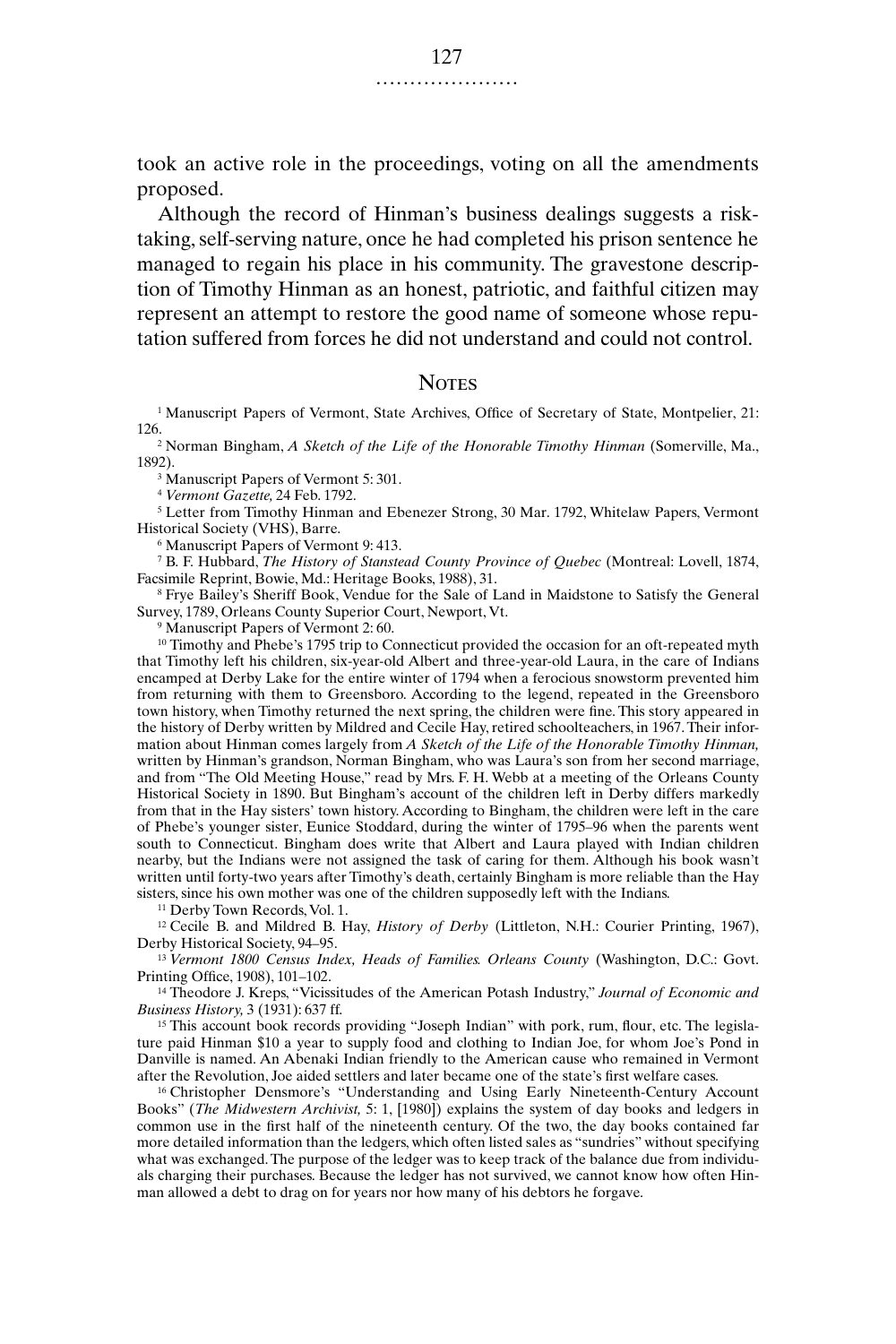<sup>17</sup> Account Book of Timothy Hinman, 1798–1809, VHS (MSC205), 41.

<sup>18</sup> *Ibid.*, 43.

<sup>19</sup> *Ibid.*, 51.

<sup>20</sup> Christopher Clark, *The Roots of Rural Capitalism: Western Massachusetts, 1780–1860* (Ithaca: Cornell University Press, 1990), 123 ff.

<sup>21</sup> Account Book of Timothy Hinman, 51.

<sup>22</sup> *Ibid.*, 82.

<sup>23</sup> Derby Land Records, Book 1: 385, 389, 392, Derby Town Clerk's Office. Also see Manuscript Papers of Vermont 49: 123.

<sup>24</sup> Manuscript Papers of Vermont 43: 93, and Hinman Road Process File, VHS.

<sup>25</sup> *An Act of Incorporation and the Bylaws of the Boston & Montreal Turnpike Co.* (Peacham, Vt.: Samuel Goss, 1806), American Antiquarian Society, Worcester, Ma.

<sup>26</sup> Bingham, *Timothy Hinman,* 20.

<sup>27</sup> An announcement appeared in the *Quebec Gazette* 31 December 1810, declaring that a traveler could depart from Quebec City on Monday and arrive in Boston on Saturday the same week. The stagecoach traveled from Quebec City to Shipton, south through Hatley, Stanstead, and Derby, then followed the Hinman Road through Salem, Brownington, and Barton, heading east through Sheffield, Lyndon, and St. Johnsbury, to Newbury where it crossed into New Hampshire and followed existing roads south to Boston. Quoted in l'Abbé Ivanhoe Caron, *La Colonisation de la Province de Québec Les Cantons de l'Est 1791–1815* (Quebec, 1927), 222. A search of the Inventaire des Proces Verbaux of the Grand Voyers of the Province of Quebec at the Provincial Archives of Quebec turned up many references to this road, named Chemin Craig, from 1817 to 1823 when it was being reconstructed, but there is no mention of Hinman in connection with the building of this road.

<sup>28</sup> John J. McCusker, *How Much Is That in Real Money? A Historical Price Index for Use as a Deflator of Money Values in the Economy of the United States* (Worcester: American Antiquarian Society, 1992), Appendix A, 31–33.

<sup>29</sup> *Annals of Congress,* Tenth Congress, First Session (Washington, D.C.: Gales and Seaton, 1852), 2814–2817, and Tenth Congress, Second Session (Washington, D.C.: Gales and Seaton, 1853) 1798.

<sup>30</sup> Donald R. Hickey, *The War of 1812* (Urbana, Ill.: University of Illinois Press, 1989), 21.

<sup>31</sup> Bingham, *Timothy Hinman,* 20.

<sup>32</sup> Crafts Family Papers, Bailey/Howe Library, University of Vermont, Carton 1, Folder 34 and Kenneth A. Degree, "Malfeasance or Theft? What Really Happened at the Middlebury Branch of the Vermont State Bank," *Vermont History,* 68 (Winter/Spring 2000): 5–34. According to Ralph Parker, Hinman was in the habit of borrowing a thousand dollars from the bank from time to time.

<sup>33</sup> It is interesting that the Hay sisters' history of Derby mentions more than one conniving "business manager" who brought financial ruin upon his boss. In 1809, it is unlikely that any storekeeper had a business manager.

<sup>34</sup> See Clark, *Roots of Rural Capitalism,* chapter 4.

<sup>35</sup> "The Poor Imprisoned Debtor" *North Star,* 8 Feb. 1808.

<sup>36</sup> See Manuscript Papers of Vermont 47: 156, for an example.

<sup>37</sup> Orleans County Court Records, II: 16, Newport Vt.

<sup>38</sup> Manuscript Papers of Vermont 51: 103.

<sup>39</sup> Orleans County Deeds, II, Book 2, Newport, Vt.

<sup>40</sup> Derby Land Records, Book 1: 437, 89, Derby Town Clerk's Office.

<sup>41</sup> Chittenden County Court Records, Vol. 6: 618, 1811–1815, Public Records, Middlesex, Vt., microfilm F-5604.

<sup>42</sup> Orleans County Court, Case 354, *Coos Bank v. Timothy Hinman & Jesse Olds,* General Index, March term 1810 to August term 1813, II: 122.

<sup>43</sup> Frederick W. Baldwin, *Biography of the Bar of Orleans County, Vermont* (Montpelier: Vermont Watchman and State Journal Press, 1886), 6.

<sup>44</sup> Orleans County Court, General Index, March term 1810 to August term 1813, II: 122. The liberty of the jailyard was an ameliorating measure taken to improve the lot of imprisoned debtors whereby they could work on their farms during the day and return to jail at night. Throughout this period the boundaries of jailyards increased until they eventually encompassed the entire state.

<sup>45</sup> Hinman to James Whitelaw, 21 Aug. 1811. Whitelaw papers, Doc. 334-7, VHS.

<sup>46</sup> Derby Land Records, Book 1: 389 and 392.

<sup>47</sup> Manuscript Papers of Vermont 74: 51.

<sup>48</sup> Manuscript Papers of Vermont 49: 123.

<sup>49</sup> Manuscript Papers of Vermont 74: 51.

<sup>50</sup> Orleans County Court Records, Vol. III: 344, 447.

<sup>51</sup> Orleans County Court Records, General Index, Vol. II: 118.